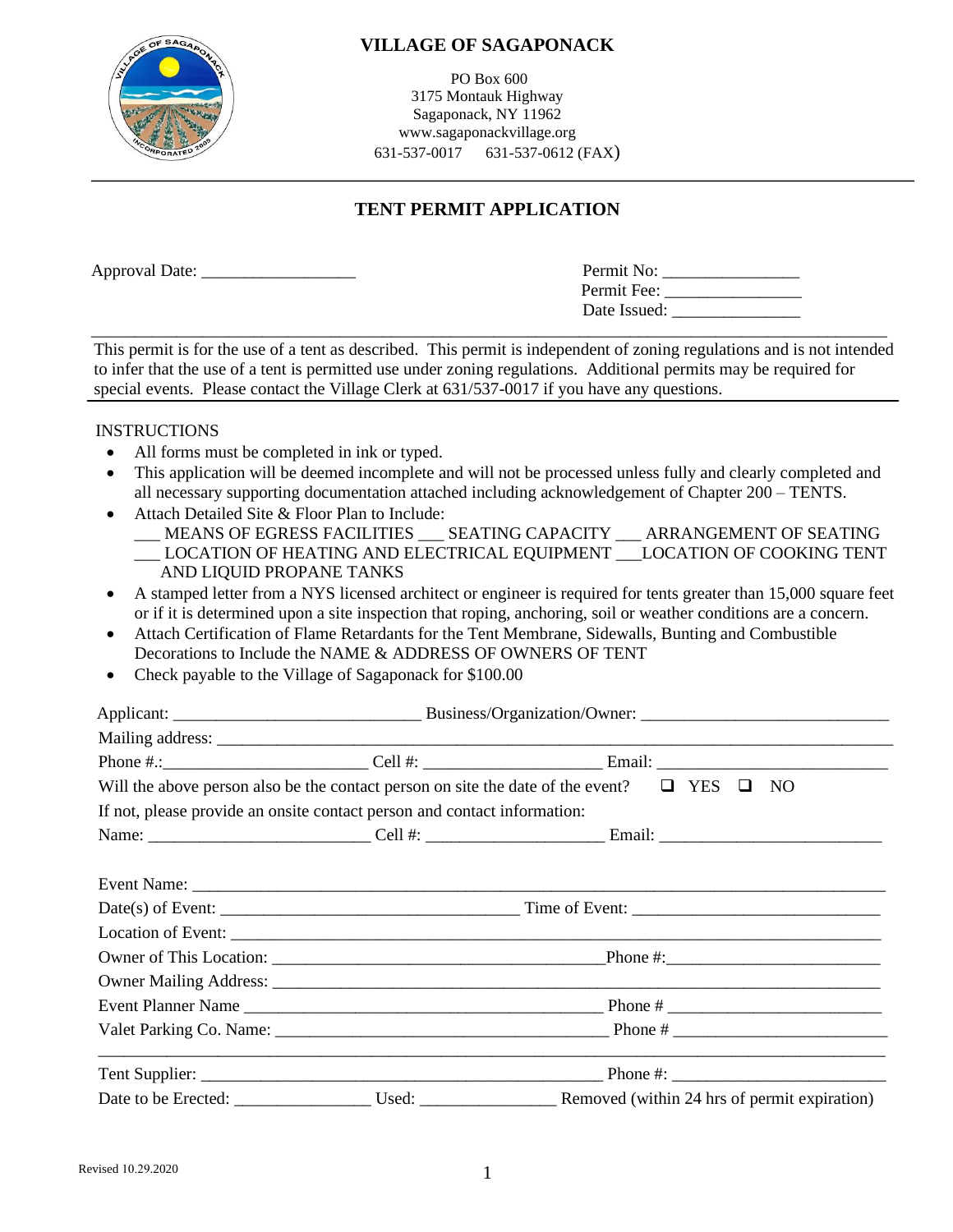#### **VILLAGE OF SAGAPONACK TENT PERMIT APPLICATION**

#### **Liquid Propane Gas:**

Will Liquid Propane Gas be used on site? □ yes □ no If yes, please complete: Cooking: \_\_\_\_\_\_\_\_\_\_ \_\_\_\_\_\_\_\_\_\_\_\_\_ Heating: \_\_\_\_\_\_\_\_\_\_ \_\_\_\_\_\_\_\_\_\_\_\_\_ # of tanks size of tanks # of tanks size of tanks

#### **Generators:**

Will generator(s) be used on site?  $\Box$  yes  $\Box$  no If yes, please complete:

Type: \_\_\_\_\_\_\_\_\_\_\_\_\_\_\_\_\_\_\_\_\_\_\_\_ Size: \_\_\_\_\_\_\_\_\_\_\_\_\_\_\_\_\_\_\_

#### **Tent Specs:**

| Tent #<br>(1, 2, 3) | Size of Tent | Side Panels          | <b>Electrical Equipment</b><br>(Attach electrical layout) | Heating/AC           | Maximum Number<br>of Occupants |
|---------------------|--------------|----------------------|-----------------------------------------------------------|----------------------|--------------------------------|
|                     |              | $\Box$ YES $\Box$ NO | $\Box$ YES $\Box$ NO                                      | $\Box$ YES $\Box$ NO |                                |
|                     |              | $\Box$ YES $\Box$ NO | $\Box$ YES $\Box$ NO                                      | $\Box$ YES $\Box$ NO |                                |
|                     |              | $\Box$ YES $\Box$ NO | $\Box$ YES $\Box$ NO                                      | $\Box$ YES $\Box$ NO |                                |

Additional/Special Use Tents: \_\_\_\_\_\_\_\_\_\_\_\_\_\_\_\_\_\_\_\_\_\_\_\_\_\_\_\_\_\_\_\_\_\_\_\_\_\_\_\_\_\_\_\_\_\_\_\_\_\_\_\_\_\_\_\_\_\_\_\_\_\_\_\_\_\_\_

#### **Structural Information:**

Will a stage be used at the event? ❑ YES ❑ NO If yes, what is the height from grade? \_\_\_\_\_\_\_\_\_\_\_\_\_\_\_\_

\_\_\_\_\_\_\_\_\_\_\_\_\_\_\_\_\_\_\_\_\_\_\_\_\_\_\_\_\_\_\_\_\_\_\_\_\_\_\_\_\_\_\_\_\_\_\_\_\_\_\_\_\_\_\_\_\_\_\_\_\_\_\_\_\_\_\_\_\_\_\_\_\_\_\_\_\_\_\_\_\_\_\_\_\_\_\_\_\_\_\_\_

Will any tent be located on an elevated platform? \*\*  $\Box$  YES  $\Box$  NO

 \*\* Platforms for elevated tents require a plan stamped by NYS architect or engineer for structural stability for the intended use and must be inspected by the Building Dept.

 **Signature of Applicant Printed Name Date**

 $\overline{\phantom{a}}$  , and the set of the set of the set of the set of the set of the set of the set of the set of the set of the set of the set of the set of the set of the set of the set of the set of the set of the set of the s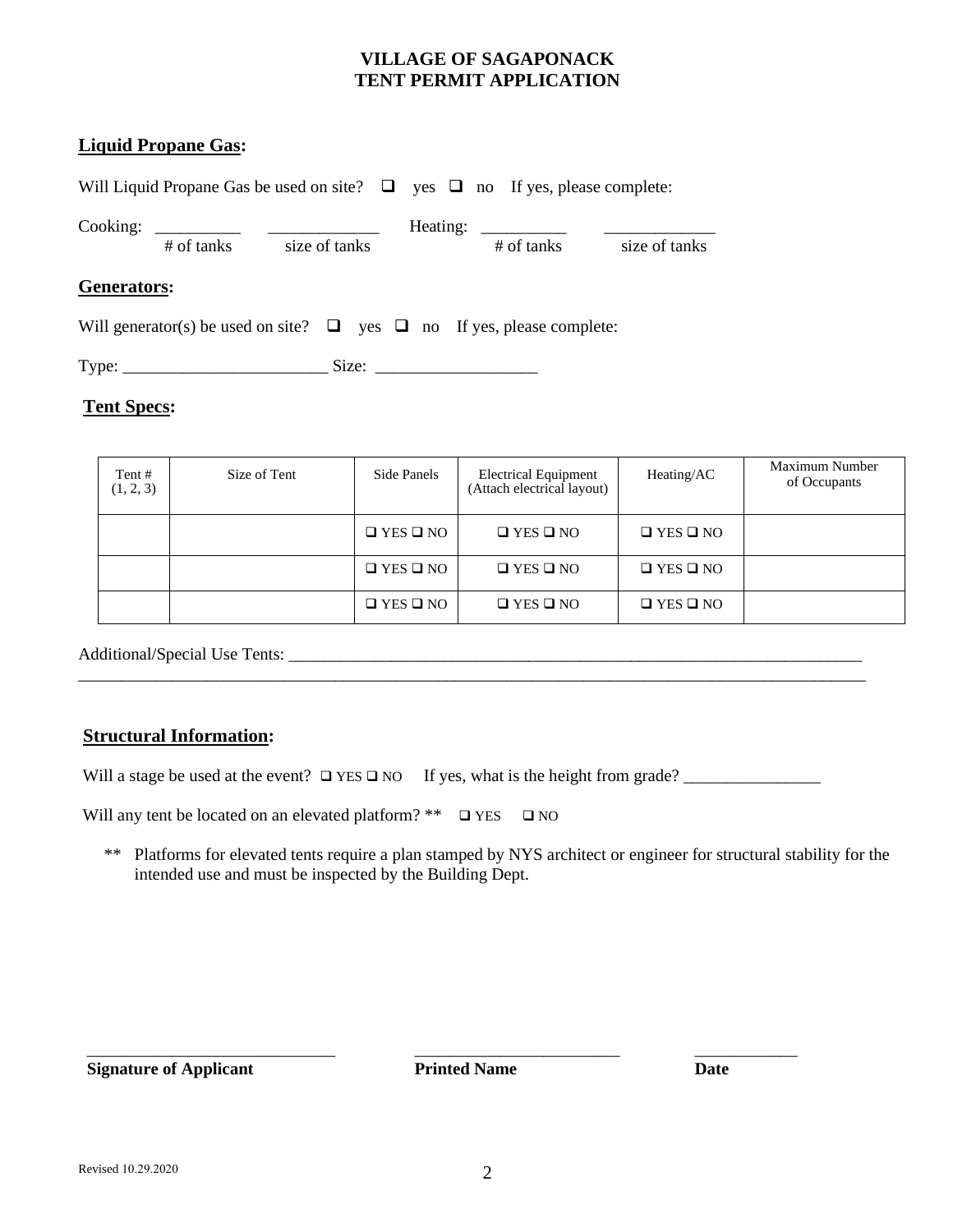

PO Box 600 3175 Montauk Highway Sagaponack, NY 11962 www.sagaponackvillage.org 631-537-0017 631-537-0612 (FAX)

# **TENT PERMIT APPLICATION SPECIAL REQUIREMENTS**

- 1. The tent and associated equipment, as well as its location and use, must comply with all applicable codes including NYS Fire Code and local codes including zoning.
- 2. There is **NO SMOKING** under the tent(s). There shall be no open or exposed flames inside or within 20 feet of the tent. In addition, fireworks and stage pyrotechnics shall not be allowed.
- 3. There is **NO COOKING** under the assembly tent(s). All tents used for cooking are compliant with Chapter 24 of the Fire Code of New York State.
- 4. The tent shall be erected so as to provide free and clear egress from the area. If sidewalls are used or other obstructions exist, the exits shall be clearly marked and maintained in accordance with Chapter 24 of the Fire Code of New York.
- 5. The location of the tent shall not restrict access to buildings or other tents that are located on the premise or to buildings that are deeded access on the property.
- 6. Tents are not permitted to be erected on dunes or in wetlands. Location may be further restricted by location of nesting piping plover.
- 7. Vehicles shall not park within 20 feet of a tent. Generators and other internal combustion engines likewise are not permitted within 20 feet of a tent.
- 8. Unless approved in advance by the Village Building Inspector, tents used for assembly shall not be located over swimming pools. In all instances, the responsibility for the adequacy of structural elements involved in the construction of the tent lies with the tent company. The Village of Sagaponack assumes no responsibility for the adequacy of the structural elements.
- 9. All electrical wiring shall be properly installed and maintained to be in compliance with the Electric Code of New York State. Electrical cables run on the ground shall be placed in trenches or protected by approved covers. In events that require wiring beyond the routine running of temporary lighting, including EXIT lights and emergency lights, an electrician licensed to work within the Village of Sagaponack shall sign off on the project.
- 10. Portable fire extinguishers shall be furnished and maintained in all tents that have an occupant load over 50 persons as specified in Section 906.
- 11. Guy ropes, stakes and other support equipment adjacent to or in the path of exit travel must be effectively enclosed or guarded to protect persons from injury.

#### *STREET NUMBER MUST BE INCLUDED ON LOCATION OF EVENT and POSTED SO AS TO BE NOT LESS THAN 4" IN HEIGHT AND CLEARLY VISIBLE FROM THE ROADWAY.*

By signing this document, I have acknowledged that I have read Special Requirements – TENTS.

**Signature Printed Name Date**

\_\_\_\_\_\_\_\_\_\_\_\_\_\_\_\_\_\_\_\_\_\_\_\_\_\_\_\_\_\_\_\_\_ \_\_\_\_\_\_\_\_\_\_\_\_\_\_\_\_\_\_\_\_\_\_\_\_\_\_\_ \_\_\_\_\_\_\_\_\_\_\_\_\_\_\_\_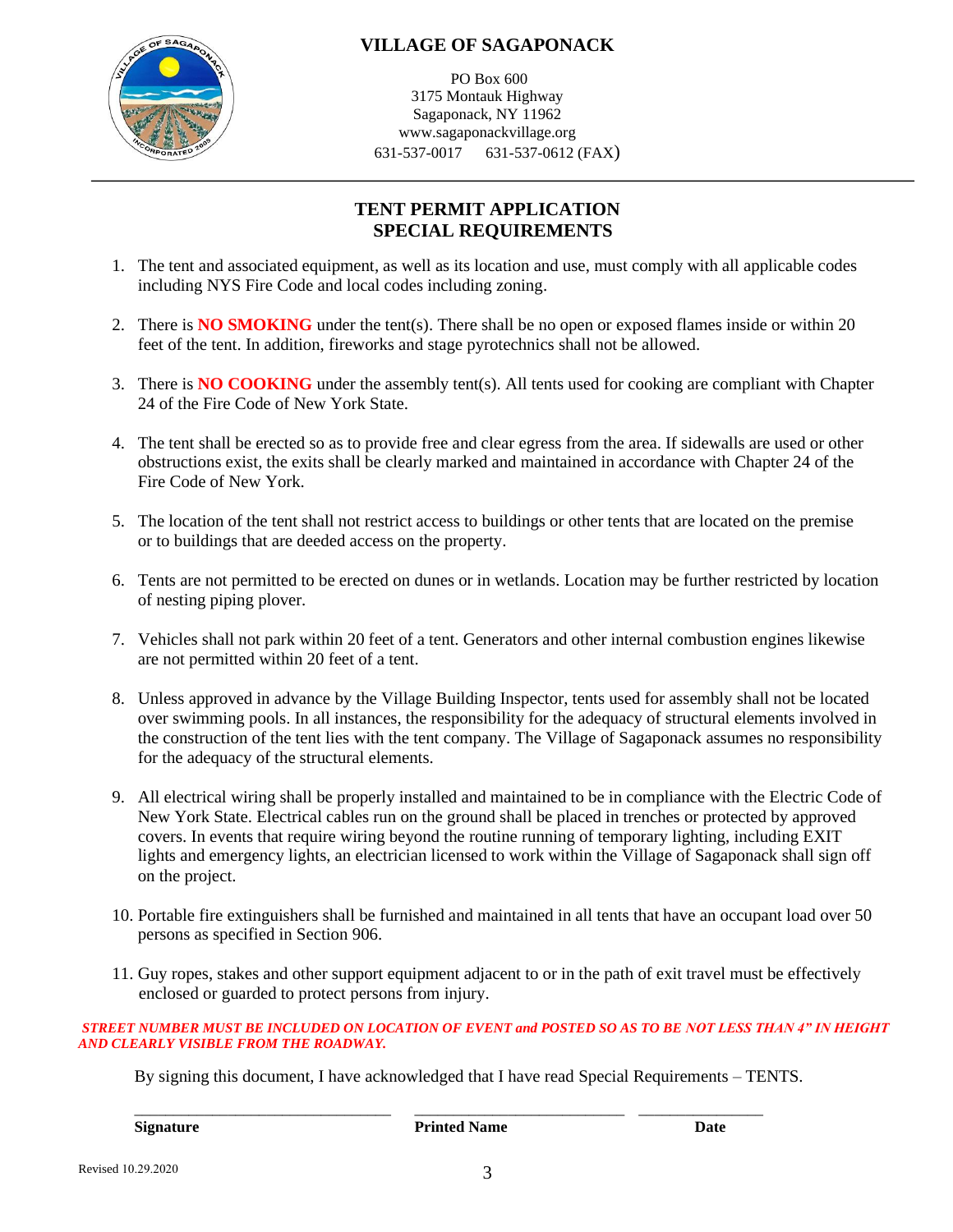

PO Box 600 3175 Montauk Highway Sagaponack, NY 11962 www.sagaponackvillage.org 631-537-0017 631-537-0612 (FAX)

# **TENT PERMIT APPLICATION**

# **CHAPTER 200 [TENTS](http://www.ecode360.com/?custId=SA2797&guid=13014324&j=13)**

### **[HISTORY: Adopted by the Board of Trustees of the Village of Sagaponack 10-15-2008 by L.L. No. 12-2008. Amendments noted where applicable.]**

### **§ 200-1 [Purpose.](http://www.ecode360.com/?custId=SA2797&guid=13014325&j=13)**

The erection of tents for the temporary enclosure of persons or property typically incident to a social event risks adversely impacting the peace and quiet of residential neighborhoods within the Village, and this chapter is intended to enable a review of any such planned activity so as to protect the public interest, including the expectation of peace and quiet particularly during seasonal periods of greater activity.

#### **§ 200-2 [Definitions.](http://www.ecode360.com/?custId=SA2797&guid=13014326&j=13)**

As used in this chapter, the following terms shall have the meanings indicated:

[PERMANENT](http://www.ecode360.com/?custId=SA2797&guid=13014327&j=555)

Lasting or enduring with the intent to remain indefinitely.

**[TENT](http://www.ecode360.com/?custId=SA2797&guid=13014328&j=555)** 

Any movable structure or shelter consisting of material stretched entirely or partially over a framework of beams, rods or posts.

### **§ 200-3 [Permanent tents](http://www.ecode360.com/?custId=SA2797&guid=13014329&j=13) prohibited.**

No person shall erect, construct or maintain a permanent tent on land owned or occupied by said person located within the Village.

#### **§ 200-4 [Storage tents prohibited.](http://www.ecode360.com/?custId=SA2797&guid=13014330&j=13)**

In no event shall any person erect, construct or maintain a tent to remain on public or private land located within the Village for the purpose of storing any vehicle, boat or mechanical equipment.

### **§ 200-5 [Permit required for temporary tents; application; fee.](http://www.ecode360.com/?custId=SA2797&guid=13014331&j=13)**

[A.](http://www.ecode360.com/?custId=SA2797&guid=13014332&j=23) No person shall erect, construct or maintain a tent to remain on public or private property within the Village for seven or fewer consecutive days unless a permit is issued by the Village Clerk.

[B.](http://www.ecode360.com/?custId=SA2797&guid=13014333&j=23) Any application for a permit shall be submitted at least 60 days prior to any requested date of issuance.

- [C.](http://www.ecode360.com/?custId=SA2797&guid=13014334&j=23) Any such application shall be accompanied by a fee of \$100, except as such fee may be changed from time to time by resolution of the Board of Trustees.
- [D.](http://www.ecode360.com/?custId=SA2797&guid=13014335&j=23) Upon receipt, any such application shall be reviewed by the Village Clerk to determine whether it is complete, and, upon any such determination, the Village Clerk shall refer said application to the Town of Southampton Fire Marshal for a report to the Board of Trustees on whether the proposed tent structure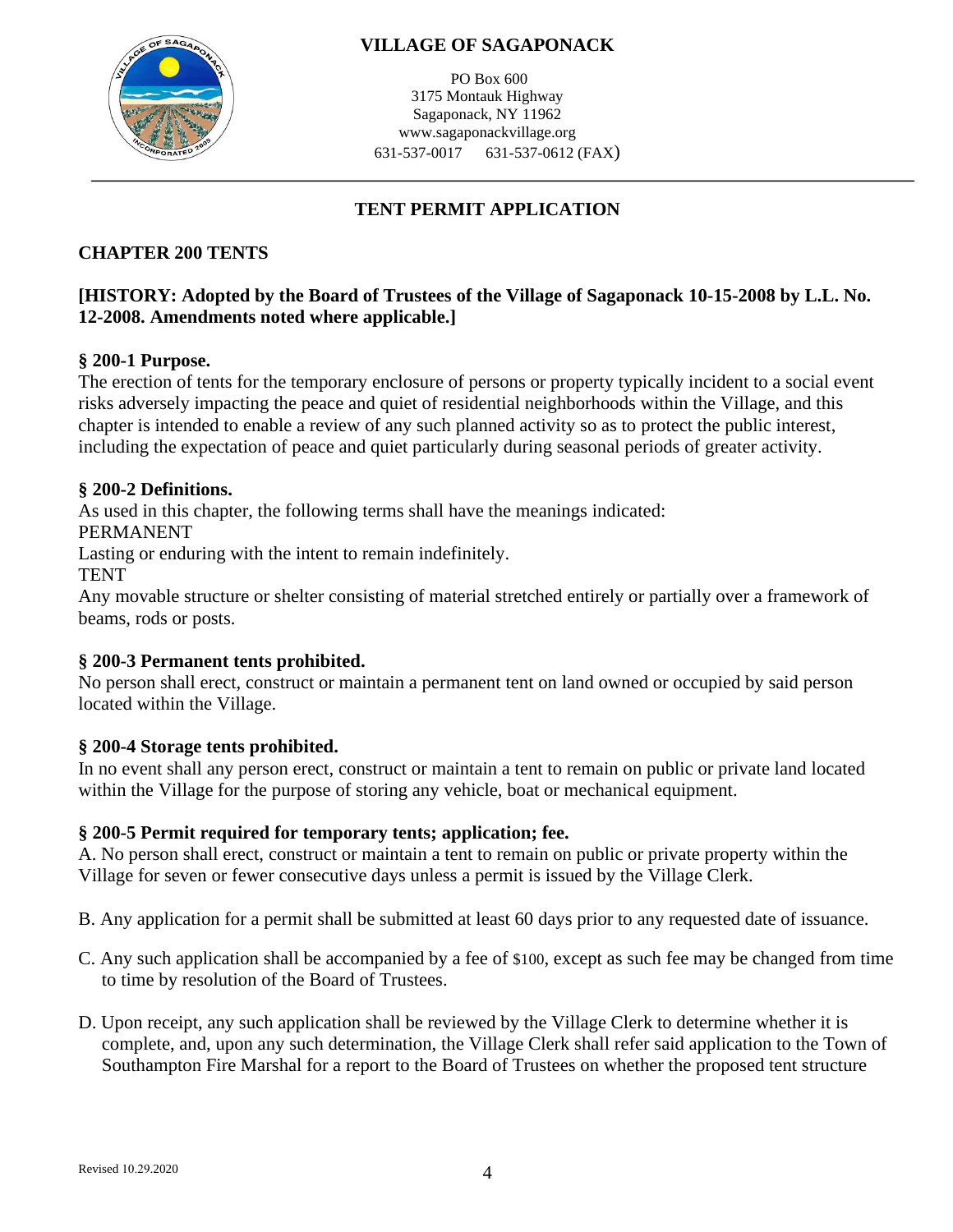#### **VILLAGE OF SAGAPONACK TENT PERMIT APPLICATION**

#### **CHAPTER 200 [TENTS](http://www.ecode360.com/?custId=SA2797&guid=13014324&j=13) (continued)**

 complies with all applicable provisions of the New York State Uniform Fire Prevention and Building Code, the NFPA Life Safety Code, the NFPA Temporary Membrane, Structures/Tents Code and any other applicable building, life safety or fire safety regulations.

- [E.](http://www.ecode360.com/?custId=SA2797&guid=13014336&j=23) Any such application shall be approved or denied by the Board of Trustees, which, in its discretion, may require a public hearing on any such application if the Board determines there is a substantial risk of any of the following:
	- [\(1\)](http://www.ecode360.com/?custId=SA2797&guid=13014337&j=23) Adverse impact on the health, safety and welfare of the community; or
	- [\(2\)](http://www.ecode360.com/?custId=SA2797&guid=13014338&j=23) Undue inconvenience to neighbors; or
	- [\(3\)](http://www.ecode360.com/?custId=SA2797&guid=13014339&j=23) Adverse impact on property values or the aesthetic character of the neighborhood; or
	- [\(4\)](http://www.ecode360.com/?custId=SA2797&guid=13014340&j=23) The proposed use is unlawful; or
	- [\(5\)](http://www.ecode360.com/?custId=SA2797&guid=13014341&j=23) The tent will remain for more than seven days or more than 24 hours after any event using the tent is concluded; or
	- [\(6\)](http://www.ecode360.com/?custId=SA2797&guid=13014342&j=23) The applicant is unable to comply with Village Code  $\S$  [82-1A\(](http://www.ecode360.com/?custId=SA2797#8081054)10); or
	- [\(7\)](http://www.ecode360.com/?custId=SA2797&guid=13014343&j=23) Any use of the tent is commercial.

#### **§ 200-6 [Conditions of approval.](http://www.ecode360.com/?custId=SA2797&guid=13014344&j=13)**

- [A.](http://www.ecode360.com/?custId=SA2797&guid=13014345&j=23) With respect to any approval granted hereunder, the Board of Trustees may impose any reasonable conditions it deems appropriate to protect the health, safety and welfare of the community and/or to preserve the surrounding property values and aesthetic character of the neighborhood community.
- [B.](http://www.ecode360.com/?custId=SA2797&guid=13014346&j=23) Within 24 hours of the expiration of a permit issued hereunder, the tent for which the permit was granted shall be disassembled and removed from the Village or stored inside an accessory building or garage by the person(s) issued the permit.

#### **§ 200-7 [Exceptions.](http://www.ecode360.com/?custId=SA2797&guid=13014347&j=13)**

This chapter shall not apply to any tents or outdoor covered structures that cover less than 100 square feet.

#### **§ 200-8 [Penalties for offenses.](http://www.ecode360.com/?custId=SA2797&guid=13014348&j=13)**

- [A.](http://www.ecode360.com/?custId=SA2797&guid=13014349&j=23) Any person who shall violate any provisions of this chapter or any of the rules and regulations adopted by the Building Inspector pursuant to this chapter shall be guilty of a violation punishable by a fine not exceeding \$1,000 or imprisonment for a period not to exceed 15 days, or both. Each day's continued violation shall constitute a separate violation.
- [B.](http://www.ecode360.com/?custId=SA2797&guid=13014350&j=23) For the purpose of conferring jurisdiction upon courts and judicial officers generally, violations of this chapter shall be deemed violations, and, for such purpose only, all provisions of law relating to violations shall apply to such violations.

By signing this document, I have acknowledged that I have read Chapter 200 – TENTS.

\_\_\_\_\_\_\_\_\_\_\_\_\_\_\_\_\_\_\_\_\_\_\_\_\_\_\_\_\_ \_\_\_\_\_\_\_\_\_\_\_\_\_\_\_\_\_\_\_\_\_\_\_\_ \_\_\_\_\_\_\_\_\_\_\_\_ **Signature Printed Name Date**